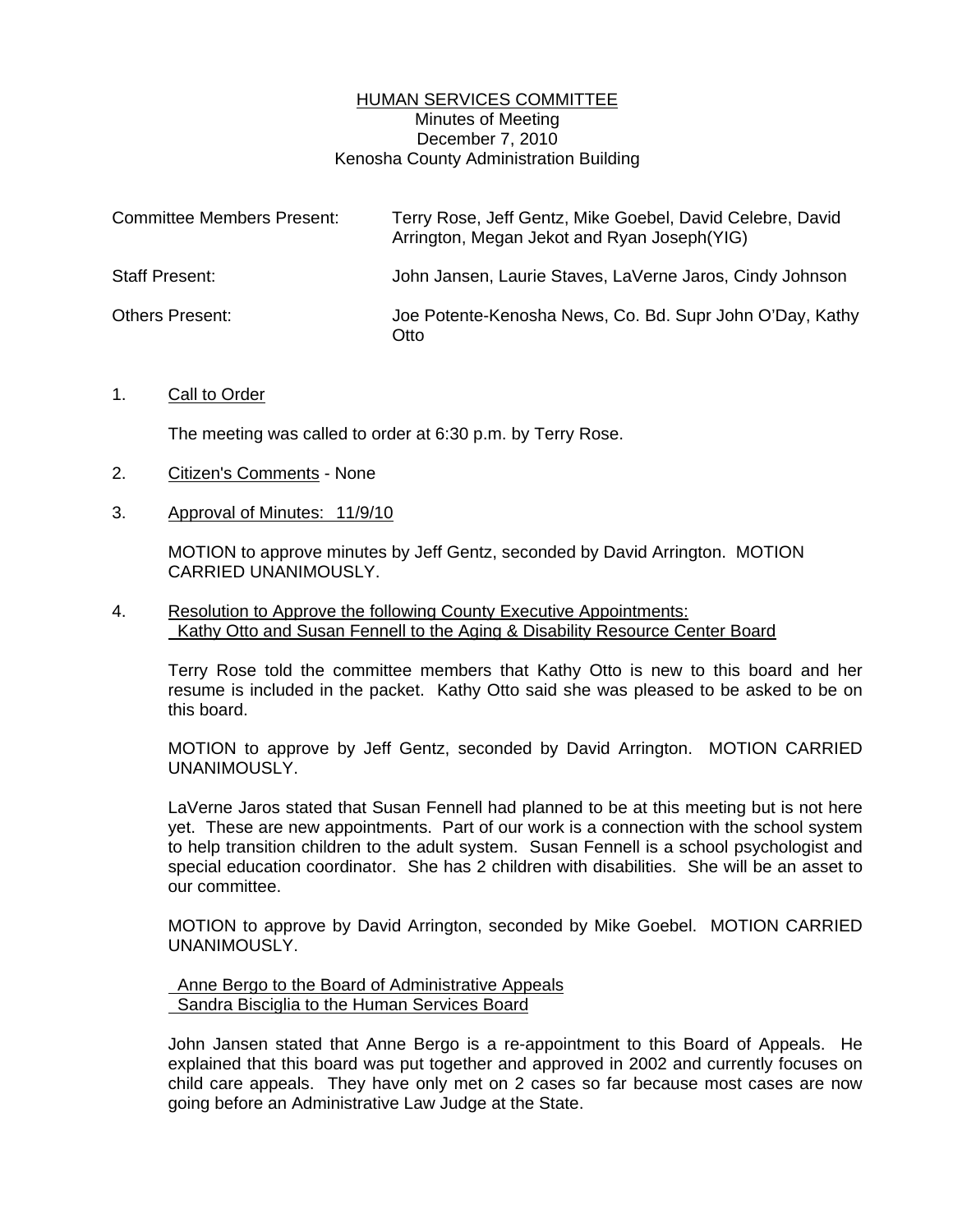John O'Day, Chair of the Human Services Board, recommended the re-appointment of Sandie Bisciglia to this Board. She has been very active and is very knowledgeable.

 MOTION to approve by Jeff Gentz, seconded by Mike Goebel. MOTION CARRIED UNANIMOUSLY.

## 5. Discussion of DHS 2011 Contract Report

 Terry Rose stated that one of the clauses in the budget resolution requires our committee to assess whether contracts are worthwhile. He asked how Mr. Jansen wanted to approach this.

 Mr. Jansen explained that the Human Services Dept. needs to report back the results of the outcomes of its contracts to the Finance Committee, Human Services Committee, and Human Services Board. This will require some time. He suggested holding one meeting with all 3 committees to explain our Request for Proposal (RFP) process.

 Jeff Gentz said he doesn't want to look at every contract, measuring every one. That is the job of the Department. He liked the idea of having the RFP process explained.

Mike Goebel said he would be interested in learning how we secure these contracts.

 The question was raised as to how this requirement got into the budget resolution. Mr. Rose stated that he had nothing to do with it. Mr. Jansen said that Co. Bd. Chair Mark Molinaro had a number of questions about the 2% increase during the budget approval process, asking if we will be measuring the effectiveness of the contracts. Mr. Molinaro requested that this language be put in the budget resolution.

 Mr. Jansen continued that DHS can report on the outcomes - how we evaluate the contracts and their effectiveness. There are approximately 80 contracts for a total of \$23 million. He will bring a sample of a quarterly report to the next meeting.

 Mr. Gentz suggested holding a meeting to explain the RFP process, another meeting to review a couple groups of contracts, and then we could decide how to proceed from there.

 Mr. Rose asked that the RFP process be brought to the next meeting. Then they will look at the various categories and what they are accomplishing. Mr. Jansen listed some of the categories: Juvenile Justice, Child Welfare, Mental Health, etc.

### 6. Health Presentation: Immunizations

 Cindy Johnson brought a bag of vaccine tops from the month of October, so the Committee members could see the large volume of vaccines that the Health Division does. There were 4,200 vaccines given in the month of October. It is State mandated to provide vaccines. 62% of our 2-year old population is immunized according to the State registry database. Our goal is 90%. About a year ago, we were at 30%. Some numbers may not be entered into this database, and we can't remove anyone unless we have a new address, so this could dilute the numbers. Mr. Jansen explained that our Health Division is entering the information into the database, but some providers are not. Because of this, we believe that the 62% number should be higher. Ms. Johnson added that the H1N1 clients went into our database and also diluted the numbers.

 Ms. Johnson said that we have given 1,900 flu shots since September this year. In 2009, we gave 18,000 H1N1 vaccines. The number of clients we are seeing has been increasing.